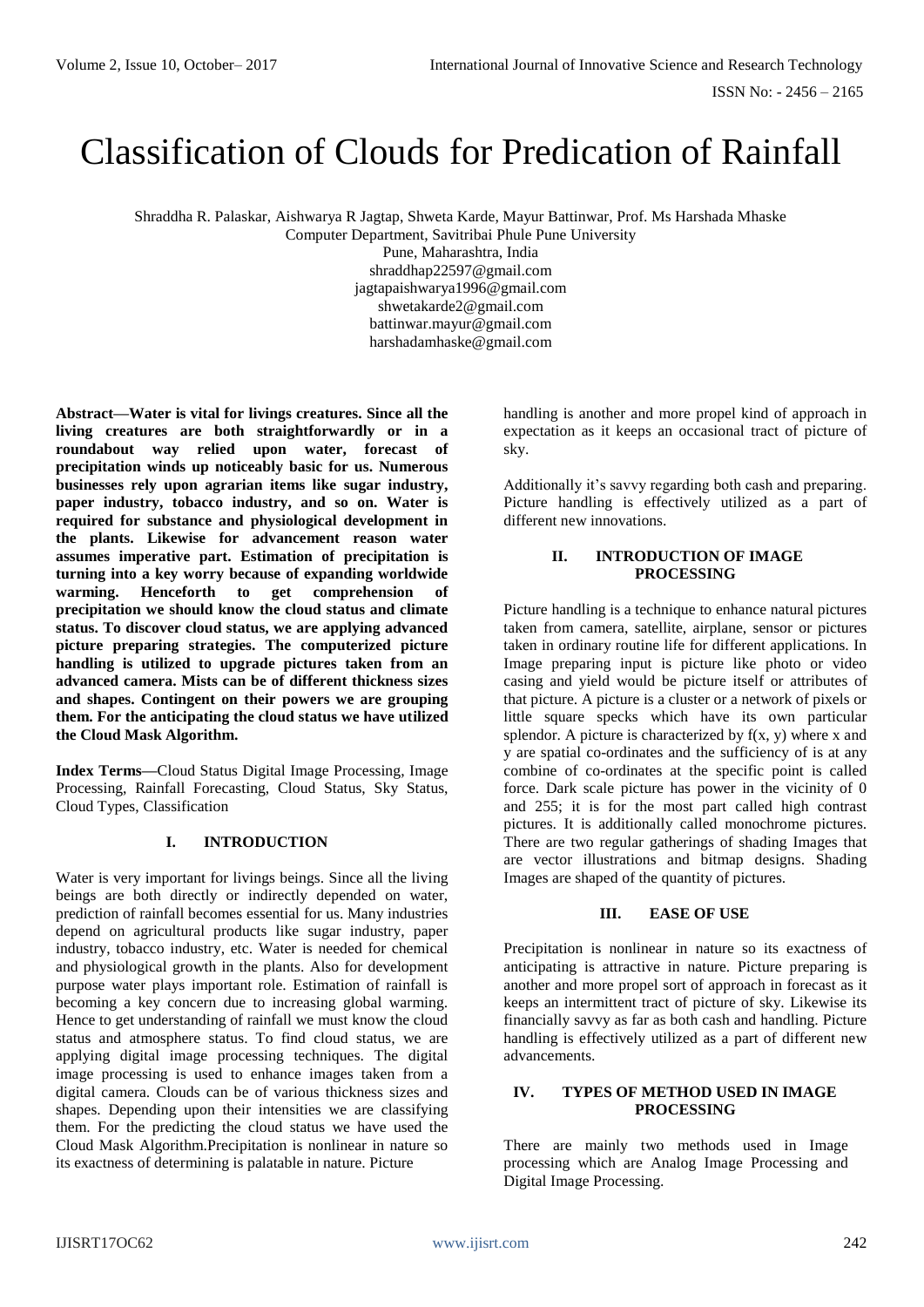## *A. Analog Image Processing*

Simple picture preparing is taken a shot at simple signs. It does handling on two dimensional simple signs. In this procedure, pictures are changed over into electrical by changing in to the electrical flag. This preparing methods connected on to the printed versions like print outs, maps and photo. Its natural case is TV picture. The voltage level of the TV flag is shifts in adequacy. It speaks to shine of the picture. By changing in the flag, they showed picture appearance is changed. As per plentifulness changes picture brilliance, obscurity and complexity proportion will be changed.

## *B. Digital Image Processing*

Digital image processing manipulates digital images. Digital computer processes on two-dimensional image. In digital image processing technique, image will be converted into numerical representation of object then these numbers will be given to any operation to find out desired result. Digital image is made up of number of components and those components have specific location and value. These components are generally known as pixels, image elements and picture elements.

## **V. PROCESSING TECHNIQUES OF IMAGE**

- **Image Enhancement –** Image enhancement is a process which will convert image in to desire output which is suitable to specific application. Image enhancement techniques example is contrast and edge enhancement, pseudo coloring, noise removal, filtering and sharpening. This technique is useful in extracting feature or to take analysis based on image. This process does not add additional intrinsic detail. This process focuses only on certain specific detail of image.
- **Image Restoration –** Image restoration is a process in which image appearance will be changed. This process is based on mathematical and probabilistic model of Image degradation.
- **Image Compression –** Image compression is a process in which will reduce the size of image for the storing purpose.
- **Morphological processing –** In morphological process the desired object will be extract by using any tool. It is useful in representation and description of the shape. Morphological process has two operations that are erosion and dilation. In Erosion operation foreground pixels are removed without attaching background pixels. In dilation process any foreground pixels added without touches other background pixels.
- **Image Segmentation –** Image segmentation is a process in which image will subdivides into smaller parts or objects. Image thresholding techniques used in this process. After thresholding process binary image will be converted into black and white pixels. Black pixels are actually object and white pixels are the background.

#### **VI. CLOUDS AND CLOUD TYPE**

From the suns warm little drops of water moves from ground up to the air. At the point when water drops warm up it will be changed over in to gas and rise up into the air. This vanished water is called water vapor. This water vapor ascend up higher in to the air and it shapes a cloud. When these clouds are full of these small drops it becomes heavy and fallen on to the ground. Clouds are key element of water cycle. Clouds transports water from one place to another on the earth. They are also important to maintain sun's energy in to the atmosphere different types of clouds. The Fig.  $-1$  shows how different types of cloud are there in the sky. They categorized into highest level, middle level and lowest into the atmosphere..

#### *A. The Highest Clouds*

The highest cloud includes Cirrocumulus, Cirrus and Cirrostratus. Cirrocumulus: Cirrocumulus clouds are at high amplitude. They are composed of ice-crystal. They are in the series of white patches. They are formed as thin, sheet or layered of patches without shade. Cirrus: Cirrus clouds are very high in the sky. These clouds are made up of ice-crystal. It formed as white feather and thread like in the sky. These clouds forecast fair weather. Cirrostratus: These clouds are transparent in color. Their appearance is smooth and whitish cover. They are exceptionally broad, almost dependably closes by covering entire sky.SS

## *B. The Middle-Level Clouds*

The center level mists incorporate Altocumulus and Altostratus. Altocumulus: The Altocumulus mists which are comprise of water drops. These mists are arranged in the vicinity of 6,000 and 20,000 feet at high elevation over the earth. These mists showed up as parallel strips or, then again adjusted masses. Altostratus: Altostratus mists are made out of ice gem and water drops. These are for the most part dark or blue-dim in shading. They are arranged in the vicinity of 6,000 and 20,000 feet (2,000 to 6,000 meters) over the earth. It for the most part covers entire sky..

## *C. The Lowest Cloud*

The lowest level clouds include Stratocumulus, Stratus and Nimbostratus. Stratocumulus: Stratocumulus clouds are very low and they are in grey color. They are looks like cell and sometimes they are in a row and spread out in the sky. Stratus: Stratus clouds are very low. They are in grey color. It displays as the fog in an Environment. They don't reach at the ground. They generally cover.

Whole sky.Light mist or drizzle is occasionally linked with stratus cloud. Nimbostratus: Nimbostratus clouds are dark gray.Continuous snow or rain is linked with nimbostratus cloud. They generally cover whole sky and disappears its edges.